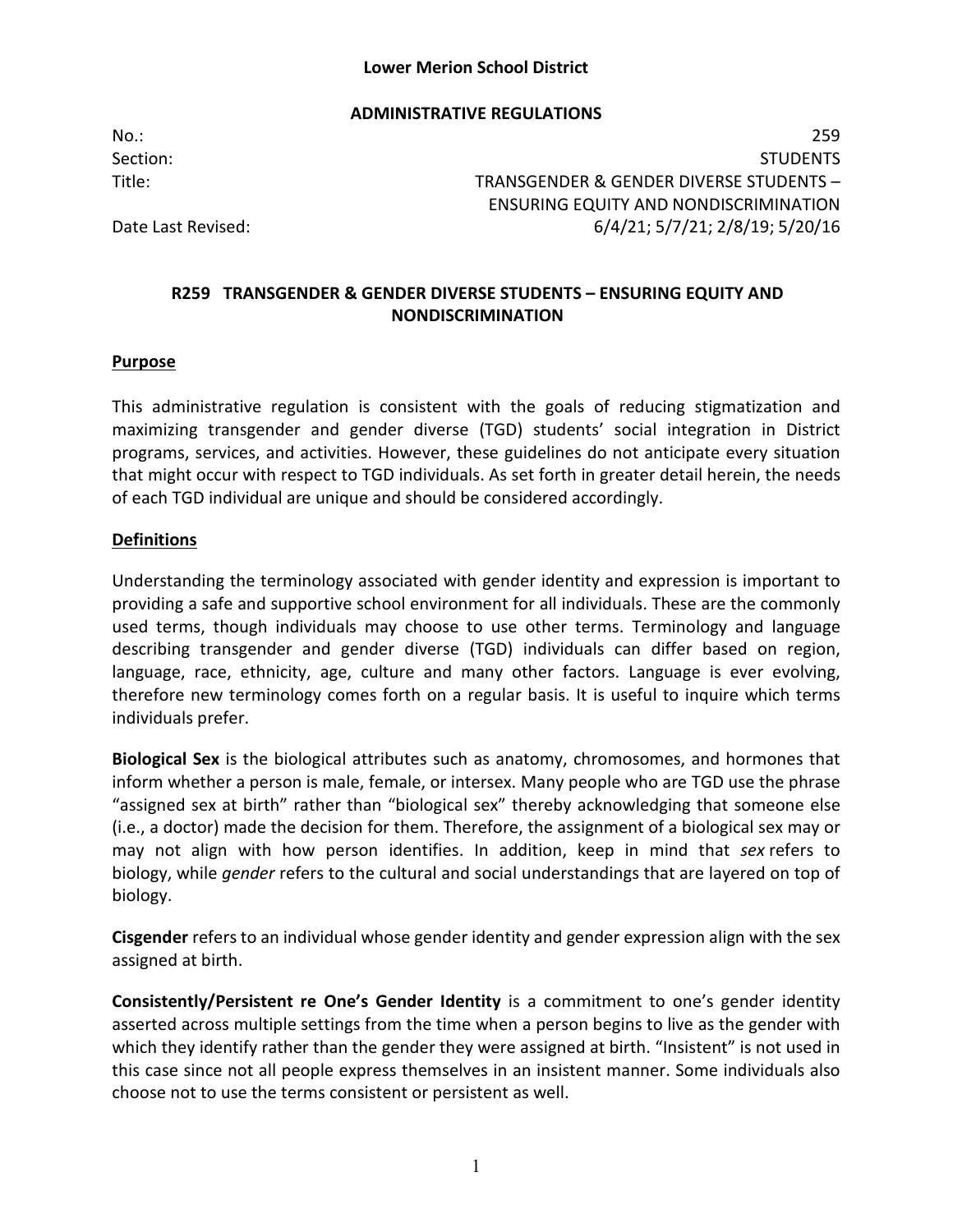### **ADMINISTRATIVE REGULATIONS**

No.: 259 Section: Studies and Studies and Studies and Studies and Studies and Studies and Studies and Studies and Studies Title: TRANSGENDER & GENDER DIVERSE STUDENTS – ENSURING EQUITY AND NONDISCRIMINATION Date Last Revised: 6/4/21; 5/7/21; 2/8/19; 5/20/16

**Gender** refers to socially determined characteristics, roles, behaviors, and attributes a society expects from and considers appropriate for males and females; these characteristics are often referred to as "feminine" and "masculine."

**Gender Binary** is the socially constructed classification of gender into two discrete, distinct, static, and opposite categories of gender, female and male. This model is limiting and does not take into account gender diverse individuals. Gender non-binary, describes gender identity on a continuum and thereby accounts for the range of how individuals identify in regard to their gender.

**Gender Diverse** is a term that conveys a wider, more flexible range of gender identity and/or gender expression than typically associated with the binary gender (male/female) system. People may identify and/or express themselves in ways that broaden the culturally defined behavior or expression associated with one gender. Gender diverse often serves as an "umbrella term" for people who do not meet the "traditional" understandings of gender and who do not want their genderto be defined in a box. Gender diverse is not synonymous with transgender; not all gender diverse individuals identify as transgender. Some individuals may choose to use gender expansive or non-binary rather than gender diverse.

**Gender Expression** is the manner in which a person's gender identity is externally communicated to others through appearance, behavior, or physical characteristics. It may be in accord with, or differ from one's physical anatomy, chromosomal sex, or sex at birth.

**Gender Fluid** is used by people who do not identify with a fixed gender in regard to time and/or identifiers. The focal point is that of dynamic rather than static gender expression and/or identity. For example, fluidity may be in regard to both time and labels: A gender fluid person may feel they are more female on some days/weeks/years, male on others, or possibly feel that neither term describes them at all.

**Gender Identity** is a person's innermost concept of self as male, female, a combination of both or neither - how individuals perceive themselves and what they call themselves. One's gender identity may change over one's lifetime, or it may remain the same throughout one's life. It may be the same as the gender one was assigned at birth, or it may be a different gender. The responsibility for determining an individual's gender identity rests with the individual.

**Gender Minority (GM)** refers to individuals who have a gender identity or expression that differs from their assigned sex at birth or that does not fit within the male–female binary. This term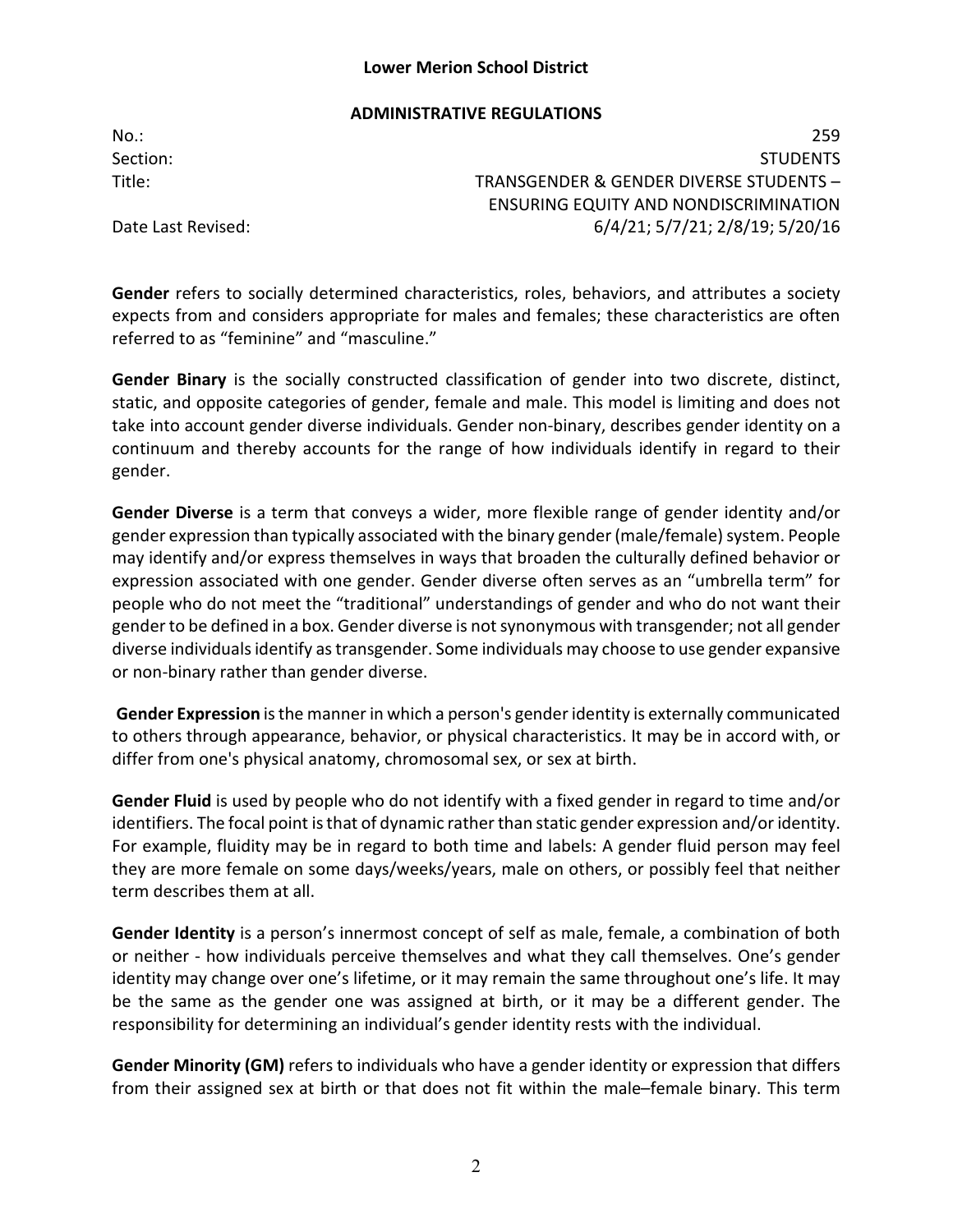### **ADMINISTRATIVE REGULATIONS**

No.: 259 Section: Studies and Studies and Studies and Studies and Studies and Studies and Studies and Studies and Studies Title: TRANSGENDER & GENDER DIVERSE STUDENTS – ENSURING EQUITY AND NONDISCRIMINATION Date Last Revised: 6/4/21; 5/7/21; 2/8/19; 5/20/16

encompasses transgender, genderqueer, and gender nonconforming individuals, as well as those who have another self-identified gender.

**Gender Nonconforming** describes an individual whose gender identity or gender expression differs from the gender norms associated with the sex they were assigned at birth.

**Genderqueer** is an Individual whose gender identity is outside of the traditional gender binary system of female and male. They may view themselves as both female and male, neither female nor male, moving between genders, a third gender, or outside of gender categories altogether. Genderqueer may also refer to people who do not follow traditional gender stereotypes and is also used by people who identify as gender diverse, transgender and/or queer. It is worth noting that many people who use this term do not find the word "queer" to be a derogatory term as in the past, rather a word that has been reclaimed and embraced.

**Gender Transition** is the process by which some people strive to more closely align their internal knowledge of gender with its outward appearance. Some people socially transition, whereby they might begin dressing, using names and pronouns and/or be socially recognized as another gender. Others may undergo physical transitions in which they modify their bodies through medical interventions. Not every transgender person wants to transition from male to female or from female to male and other people believe they fall somewhere in between such binary definitions of gender.

**Intersex** is a person born with biological sex characteristics (such as genitals or chromosomes) that do not fit the typical definitions of male and female.

**LGBTQ+** is an acronym that stands for "lesbian, gay, bisexual, transgender, and queer or questioning." Questioning incorporates those who are uncertain or fluid about their sexual orientation and/or gender identity. The "+" symbol is added to acknowledge other descriptors exist. Sometimes an "I" for intersex and "A" for asexual are added to the acronym.

**Name** (a person's chosen name rather than "preferred name") is the name a person chooses to use when referred to in conversation and/or on records.

**Non-binary** - (see "**Gender Diverse**")**Pronouns** ("pronouns" or "chosen pronouns" rather than "preferred pronouns") refers to the pronoun a person chooses to have used when referred to in conversation. Please note that a person may choose to go by they, ze (a range of pronouns exist), or no pronouns. Using "preferred" to qualify someone's pronouns suggests that terms they are claiming do not really belong to them — they are just preferred over their "true" pronouns. A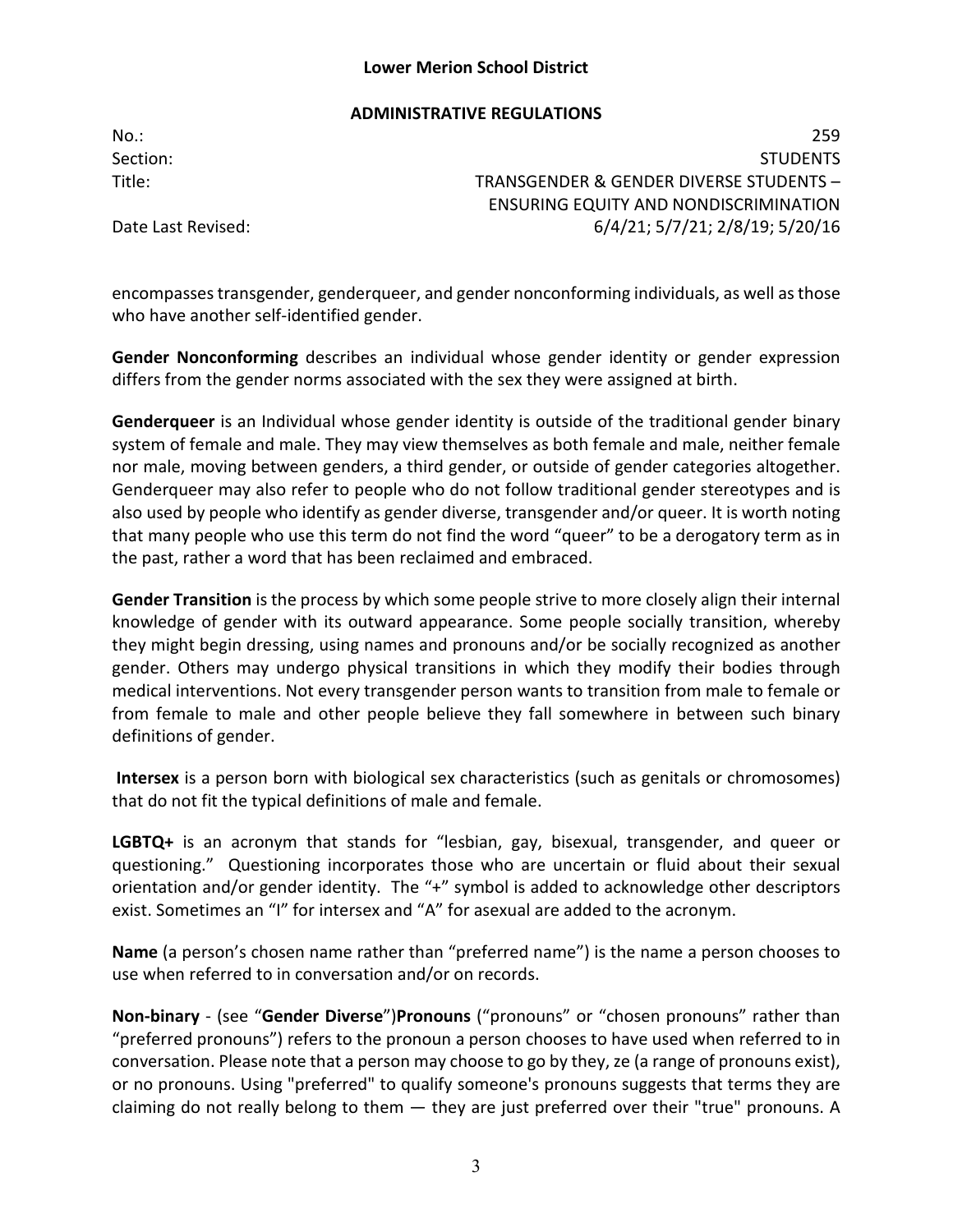### **ADMINISTRATIVE REGULATIONS**

No.: 259 Section: Studies and Studies and Studies and Studies and Studies and Studies and Studies and Studies and Studies Title: TRANSGENDER & GENDER DIVERSE STUDENTS – ENSURING EQUITY AND NONDISCRIMINATION Date Last Revised: 6/4/21; 5/7/21; 2/8/19; 5/20/16

person who is TGD and uses "he" as a pronoun does not just prefer that word over "she" — that is the pronoun to use in reference to him. Rather than asking someone's preferred pronouns, ask, "What pronouns do you use?"

**Queer** is a word used to describe people who transgress culturally imposed norms of heterosexuality and gender identity. Many individuals embrace the word today and use it as a more concise word rather than the acronym LGBTQ+. Others do not use the word because of its previously derogatory connotation.

**Questioning** is a term that may be used to describe someone who is unsure of or undecided about their sexual orientation and/or gender identity.

**Pangender** is a gender identity and/or gender expression that consists of more than one gender and may be either fixed (many at once) or fluid (moving from one to another, often more than two). Individuals who identify having two genders may identify as bigender.

**Pansexual** is a sexual identity where a person is attracted to all types of people regardless of gender, gender identity, or sexual orientation. Generally considered a more inclusive term than bisexual.

**Sex Assigned at Birth** (aka, assigned sex at birth) is the assignment and classification of individuals at birth, including but not limited to male, female, or intersex and the related physical differences between the sexes, such as pregnancy.

**Sexual Orientation** is an inherent or immutable enduring emotional, romantic, or sexual attraction to other people, including but not limited to: heterosexual, homosexual, lesbian, gay, bisexual and queer. Sexual orientation and gender identity are different. TGD individuals may identify as gay, lesbian, bisexual, or heterosexual. Sexual orientation is different from gender identity or gender expression.

**TGD** is an acronym that stands for "transgender and gender diverse."

**Trans-affirmative** means being aware of, respectful and supportive of the needs of transgender and gender diverse individuals.

**Transgender** is a word used to describe a person whose sex assigned at birth does not correspond with their gender identity. A transgender person's gender identity differs from their gender assigned at birth, and their gender expression consistently varies from stereotypical expectations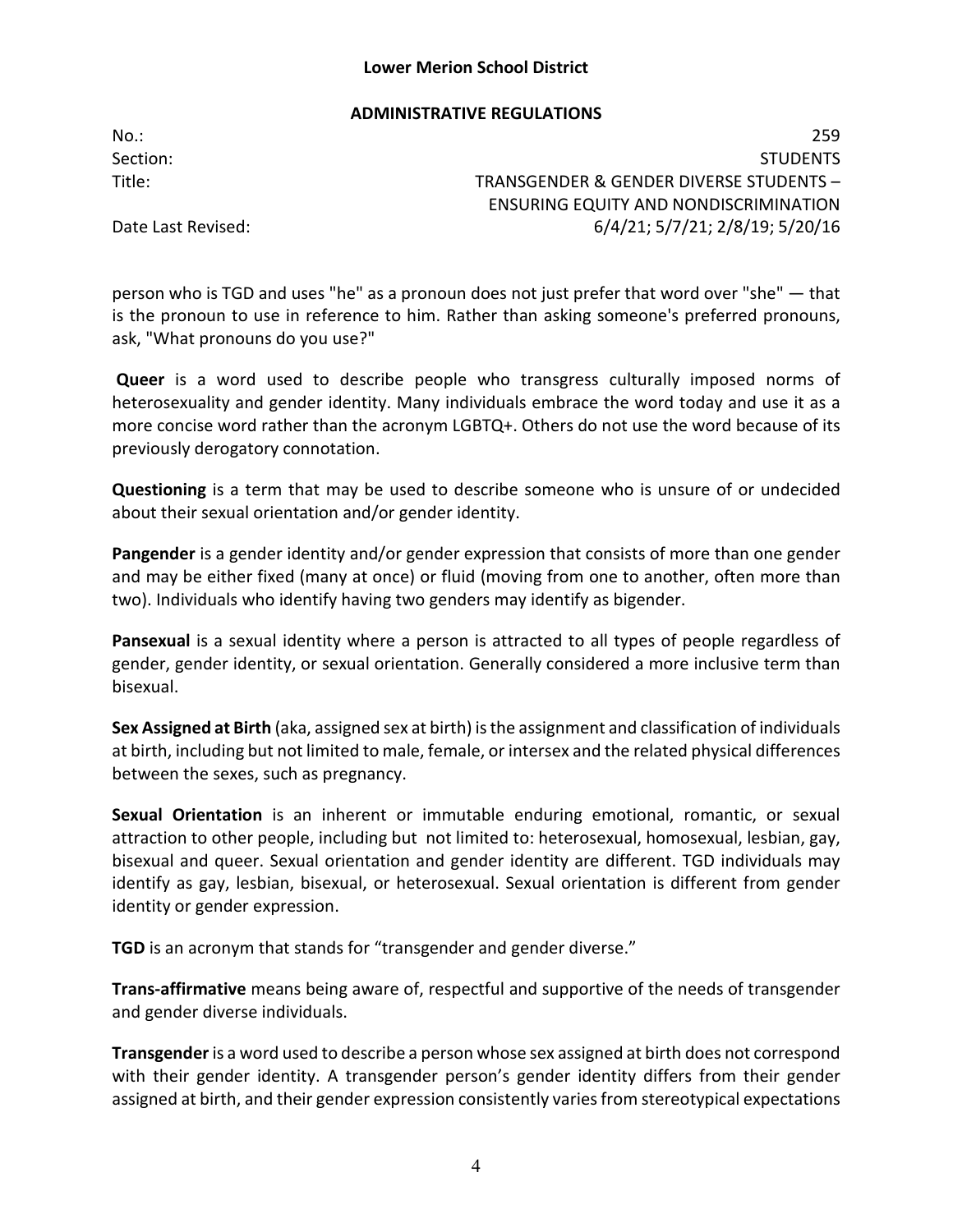### **ADMINISTRATIVE REGULATIONS**

No.: 259 Section: Studies and Studies and Studies and Studies and Studies and Studies and Studies and Studies and Studies Title: TRANSGENDER & GENDER DIVERSE STUDENTS – ENSURING EQUITY AND NONDISCRIMINATION Date Last Revised: 6/4/21; 5/7/21; 2/8/19; 5/20/16

and norms. A person who is transgender may want to live by a gender that differs from that which was assigned at birth. In short, people who identify as a different gender from the sex they were assigned at birth are transgender.

**Transition** is the process in which a person goes from living and identifying as one gender to living and identifying as another. Each transgender person has a unique process in which they go from living and identifying as one gender to living and identifying as another. Gender transition can occur at any age. It begins internally then expands to external expression. This can include social, medical and/or a legal transition.

### **Guidelines**

In general, the prerogative to assert the rights of the gender expansive and transgender students belong to the student and do not require additional parental/guardian consent unless the assertion of a right delineated in these guidelines implicate parental**/**guardian rights under the Family Educational Rights and Privacy Act or other applicable law.

## A. Privacy and Confidentiality

- 1. All, persons, including students, have a right to privacy. This includes keeping a student's actual or perceived gender identity and expression private. Therefore, school personnel should not disclose information about a TGD student's gender identity and expression to others, including the student's parents/guardians and/or other school personnel, unless legally required to do so or unless the student has authorized such disclosure or explicitly disclosed their gender identity in the school setting.
- 2. Students have the right to openly discuss and express their gender identity and expression, and to decide when, with whom, and how much information to share.
- 3. District and school personnel may encounter situations where transgender students have not disclosed their transgender status. School personnel must be mindful of the confidentiality and privacy rights of students when communicating with others, so as to not to violate those rights by, for example, revealing, implying, or referring to a student's gender identity or expression.
- 4. To ensure confidentiality when discussing a particular concern such as conduct, discipline, grades, attendance, or health, school personnel's focus should be specifically schoolrelated and not on the student's gender identity or expression.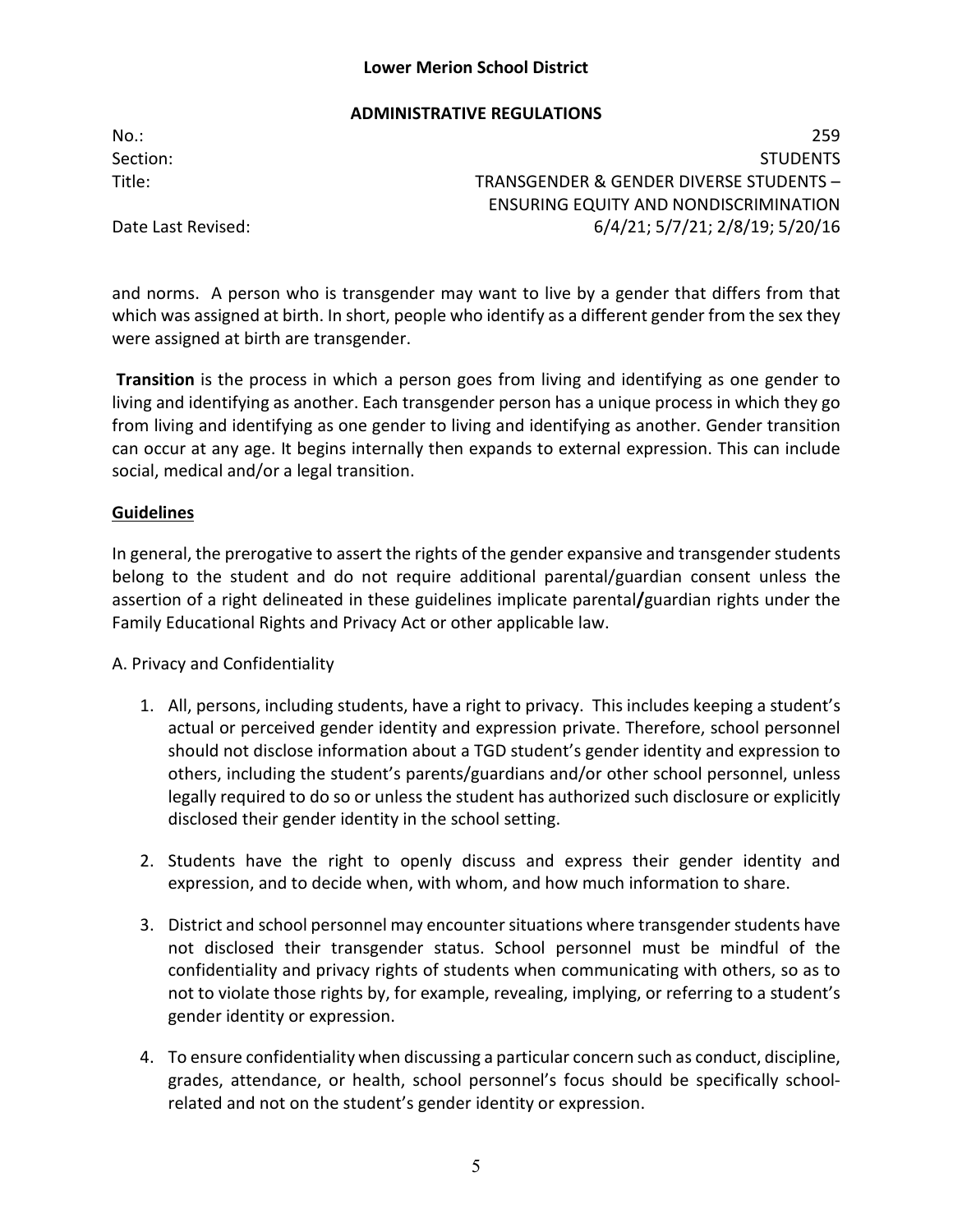# **ADMINISTRATIVE REGULATIONS**

No.: 259 Section: Studies and Studies and Studies and Studies and Studies and Studies and Studies and Studies and Studies Title: TRANSGENDER & GENDER DIVERSE STUDENTS – ENSURING EQUITY AND NONDISCRIMINATION Date Last Revised: 6/4/21; 5/7/21; 2/8/19; 5/20/16

## B. Official Records

- 1. The District is required to maintain in perpetuity mandatory permanent pupil records ("official records") which include the legal name of the student and the student's sex as indicated on official government issued documents such as birth certificates, passports and identification cards/permits. The official records may include but are not limited to progress and grade reports, transcripts, assessment data, health records, discipline records, Individualized Education Programs (IEP), Section 504 Plans and the student's cumulative folder.
- 2. The District will change a student's name and gender on official records when the name of the student is changed by the appropriate court action, such as by a change of name proceedings or through amendment of state or federally-issued identification. The new name is the official legal name of the student for all purposes, including school registration. Upon the submission of paper evidence of the court order, the student's official name in all school records shall be changed to reflect the legal name change.

## C. Unofficial Records

- 1. The District shall permit a student to use a chosen name on unofficial records. The unofficial records may include but are not limited to ID cards, classroom rosters, certificates, programs, announcements, office communications, team and academic rosters, diplomas, newspapers, newsletters, school directories, yearbooks and other sitegenerated unofficial records. The chosen name shall also appear on the student's cumulative folder (official record) as "Also Known As" (AKA).
- 2. The District shall input the student's chosen name in the appropriate field of the District's electronic data system to indicate how the student's name will appear on unofficial records.
- 3. The District shall permit a student or parent/legal guardian to request a change of name so that the student may be registered in school under a name that corresponds with the student's identity without obtaining court order or without changing the student's official records. This request shall be made in writing to the student's principal using the Chosen *First Name Change for LMSD's Unofficial Pupil Records* Form.
- 4. After the school receives and verifies the contents of the completed form, the school shall change the name of the student in the District's electronic data system and enter the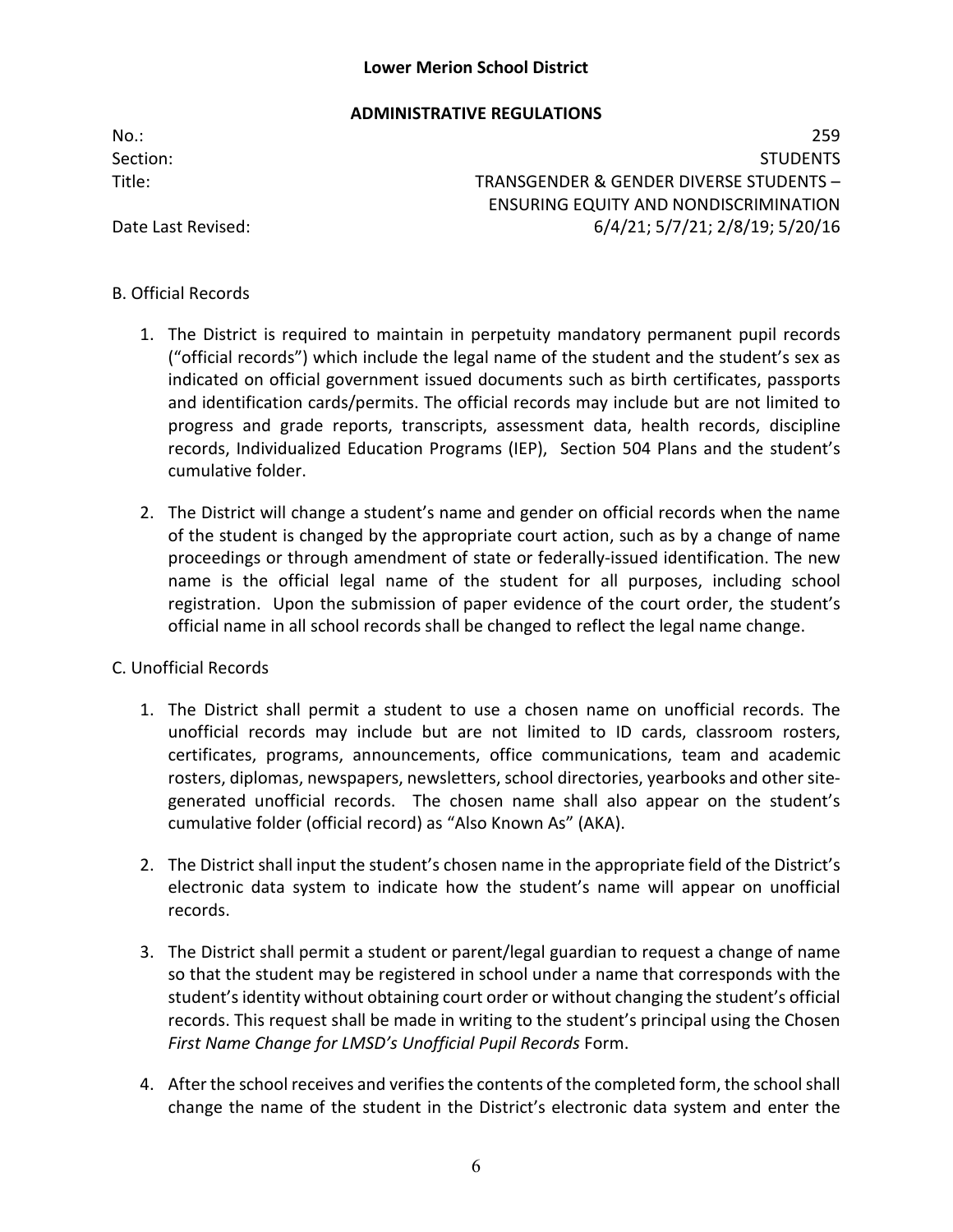### **ADMINISTRATIVE REGULATIONS**

No.: 259 Section: Studies and Studies and Studies and Studies and Studies and Studies and Studies and Studies and Studies Title: TRANSGENDER & GENDER DIVERSE STUDENTS – ENSURING EQUITY AND NONDISCRIMINATION Date Last Revised: 6/4/21; 5/7/21; 2/8/19; 5/20/16

chosen name AKA in the cumulative folder. In the cumulative folder and registration card, the AKA name should be cross-referenced.

### D. Names/Pronouns

- 1. Students shall be addressed by the name and pronouns that correspond to their gender identity without obtaining a court order, changing their official records or obtaining parent/legal guardian permission.
- 2. Students shall be known by the name and the gender by which the person identifies. However, there may be situations (e.g., communications with family, official state or federal records, and assessment data) where it may be necessary and recommended for staff to be informed of the student's legal name and gender. In these situations, staff should prioritize the safety, confidentiality, and respect of the student in a manner that affirms the law.
- 3. If school personnel are unsure how a student wants to be addressed in communications to the home or in conferences with parents/legal guardians, they may privately ask the student. For communications with a student's parent/legal guardian, school personnel should refer to this policy's prior section on "Privacy and Confidentiality."
- 4. Every effort should be made to use the chosen names and pronouns consistent with a student's gender identity. While inadvertent slips or honest mistakes may occur, the intentional and persistent refusal to respect a student's gender identity is a violation of District Policy.

## E. Restroom Accessibility

- 1. Schools may maintain separate restroom facilities for male and female students. Where schools maintain separate restroom facilities for male and female students, TGD students shall have access to the restroom that corresponds to their gender identity.
- 2. Where available, a single stall restroom should be available to any student, TGD or not, who desires increased privacy, regardless of the underlying reason.
- 3. If a student desires increased privacy, regardless of the underlying reason, the administrator or designee shall make every effort to provide the student with reasonable access to an alternative restroom such as a single-stall restroom. The use of such a single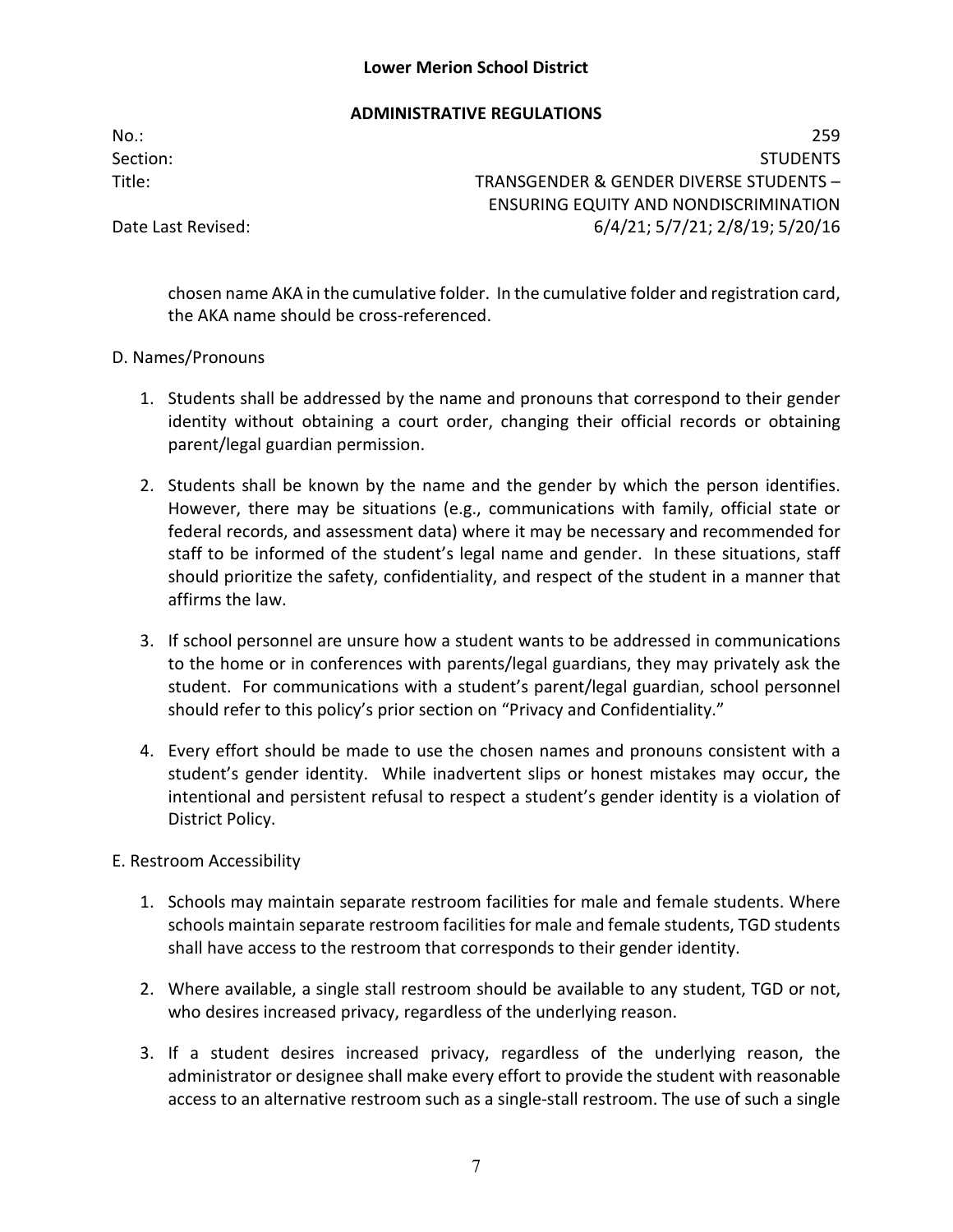### **ADMINISTRATIVE REGULATIONS**

No.: 259 Section: Studies and Studies and Studies and Studies and Studies and Studies and Studies and Studies and Studies Title: TRANSGENDER & GENDER DIVERSE STUDENTS – ENSURING EQUITY AND NONDISCRIMINATION Date Last Revised: 6/4/21; 5/7/21; 2/8/19; 5/20/16

stall restroom should be a matter of choice for a student, and no student shall be compelled to use such restroom.

- 4. Administrators or designee may take steps to designate single stall "gender neutral" restrooms in the District.
- F. Locker Room Accessibility
	- 1. Schools may maintain separate locker room facilities for male and female students. Students shall have access to the locker room facility that corresponds to their gender identity.
	- 2. If there is a request for increased privacy, *any* student shall be provided access to a reasonable accommodation such as but not limited to:
		- a. Assignment of a student locker in near proximity to the coaches' office or a supportive peer group.
		- b. Use of a private area within the public area of the locker room facility (e.g., nearby restroom stall with a door or an area separated by a curtain).
		- c. Use of a nearby private area (e.g., nearby restroom).
- G. Sports, Athletics, and Physical Education
	- 1. Physical education classes and events are typically co-gender. In the rare event that the classes or activities are sex-segregated, TGD students shall participate in physical education by their gender identity.
	- 2. Participation in competitive athletics, intramural sports, athletic teams, competitions, and contact sports shall be facilitated in a manner consistent with the student's gender identity (Griffin & Carroll, 2010) and in accordance with the Pennsylvania Interscholastic Athletic Association bylaws and the Pennsylvania Central League's Policy. If a student is planning to try out and/or play on an athletic team that differs from the sex assigned to them at birth, the student or their legal guardian is responsible to notify the school principal in writing with the student's name, grade, and athletic team they want to try out/play on, no less than one month prior to the first scheduled try-out date. The principal will review the notification and take appropriate action in consultation with the District's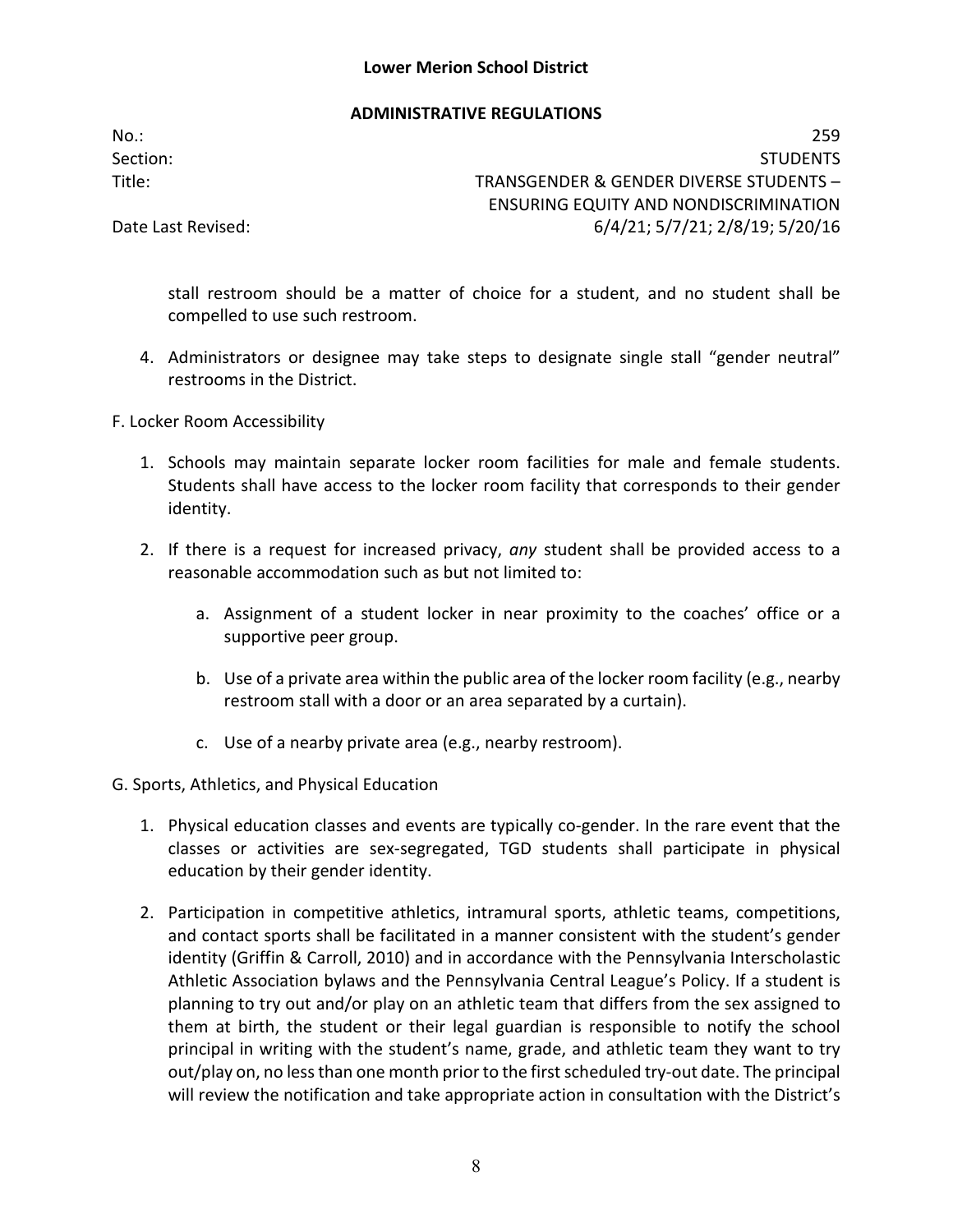### **ADMINISTRATIVE REGULATIONS**

No.: 259

Section: Studies and Studies and Studies and Studies and Studies and Studies and Studies and Studies and Studies Title: TRANSGENDER & GENDER DIVERSE STUDENTS – ENSURING EQUITY AND NONDISCRIMINATION Date Last Revised: 6/4/21; 5/7/21; 2/8/19; 5/20/16

Senior Director of Policy, Personnel and Programs to work with appropriate school personnel (i.e. coach, school counselor) to meet the student's request. The request will stay in place throughout the student's participation for that team/sport and does not need to be renewed every school year. A student, however, would have to play in a team/sport based on that chosen gender throughout that school year. If a student wants to try out/play for another team at any point, they would need to send a new request to the principal as stated above.

## H. School Activities and Programs

- 1. Students have the right to equitable access to activities and programs in their school. Students may not be excluded from participation in, be denied the benefits of, or be subjected to harassment or other forms of discrimination on the basis of gender identity in any program or activity. These activities and programs may include but are not limited to school day/after school activities/ programs and all extra- curricular activities.
- 2. Whenever students are separated by gender in school activities or are subject to and otherwise lawful gender specific rule, policy, or practice, students must be permitted to participate in such activities or conform to such rule policy or practice consistent with their gender identity (U.S. Department of Education Office of Civil Rights, 2014).
- 3. For overnight field trips, TGD students can communicate their preferred sleeping arrangement to their teacher and/or a school administrator at least a month prior to the date of the field trip. As with other students, the school should try to pair the TGD student with peers with whom the student feels comfortable. The District should make adjustments to prevent the student from being marginalized because of any alternative arrangements. Regardless of whether those roommates know about the student's gender identity, the District has an obligation to maintain the student's privacy and cannot disclose or require disclosure of the student to the other students or their parents.

### I. Course Accessibility and Instruction

- 1. Students have the right to equitable learning opportunities in their school. Students shall not be required to take and/or be denied enrollment in a course on the basis of their gender identity in any educational and academic program.
- 2. The District incorporates positive information about TGD issues into curricula.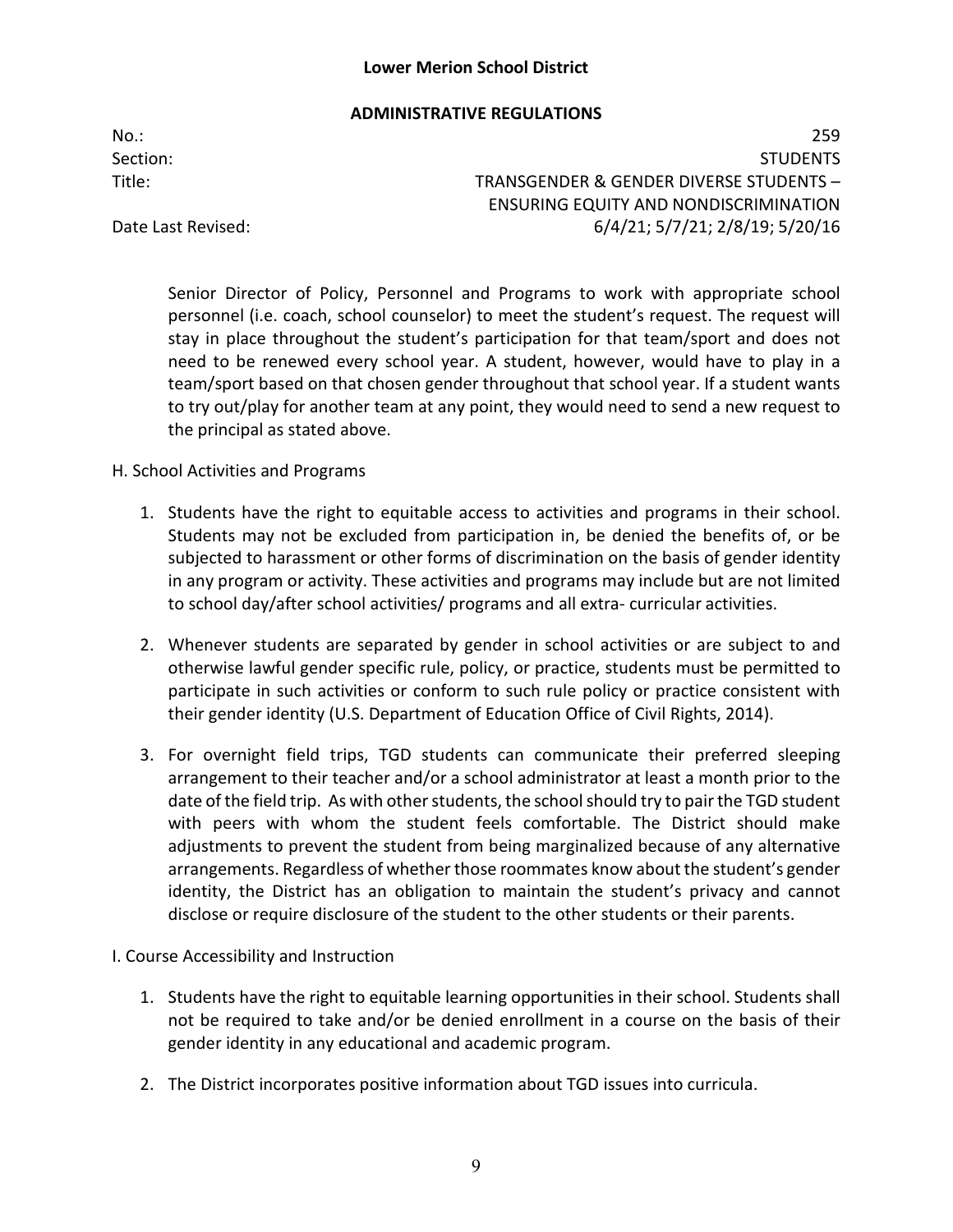## **ADMINISTRATIVE REGULATIONS**

No.: 259 Section: Studies and Studies and Studies and Studies and Studies and Studies and Studies and Studies and Studies Title: TRANSGENDER & GENDER DIVERSE STUDENTS – ENSURING EQUITY AND NONDISCRIMINATION Date Last Revised: 6/4/21; 5/7/21; 2/8/19; 5/20/16

- 3. The District makes an effort wherever possible to ensure school computers are free of filtering software that blocks information about LGBTQ people, history, rights and organizations.
- J. Dress Codes/School Uniform Policies
	- 1. A school's dress code policy shall be gender-neutral. Schools cannot enforce specific attire based on gender.
	- 2. Students have the right to dress in accordance with their gender identity within the constraints of the dress codes adopted by the school. Gender-neutral dress code guidelines apply to regular school days as well as any school sponsored activities.
- K. Student Safety
	- 1. School staff must ensure that students are provided with a safe school environment that is free of discrimination, harassment, bullying and/or intimidation.
	- 2. School staff and families should work together to resolve complaints alleging discrimination, harassment, bullying and/or intimidation based on a student's actual or perceived gender identity or expression. Complaints of this nature are to be handled in the same manner as other complaints. Consideration should be given as to whether a Sexual Harassment investigation is warranted. For more information, see the District's policy prohibiting harassment by and of students and employees (Policies 246, 346, 446 and 546).
- L. Education and Training
	- 1. The District will conduct staff training and ongoing professional development in an effort to build the skills of all staff members to prevent, identify and respond to harassment and discrimination. In order to further a safe and supportive school environment for all students, the District will incorporate education and training about gender expansive and transgender students into their curriculum, student leadership trainings and staff professional development. The content of such professional development/training should include, but not be limited to:
		- a. Terms and concepts related to gender identity, gender expression, and gender diversity in children and adolescents;